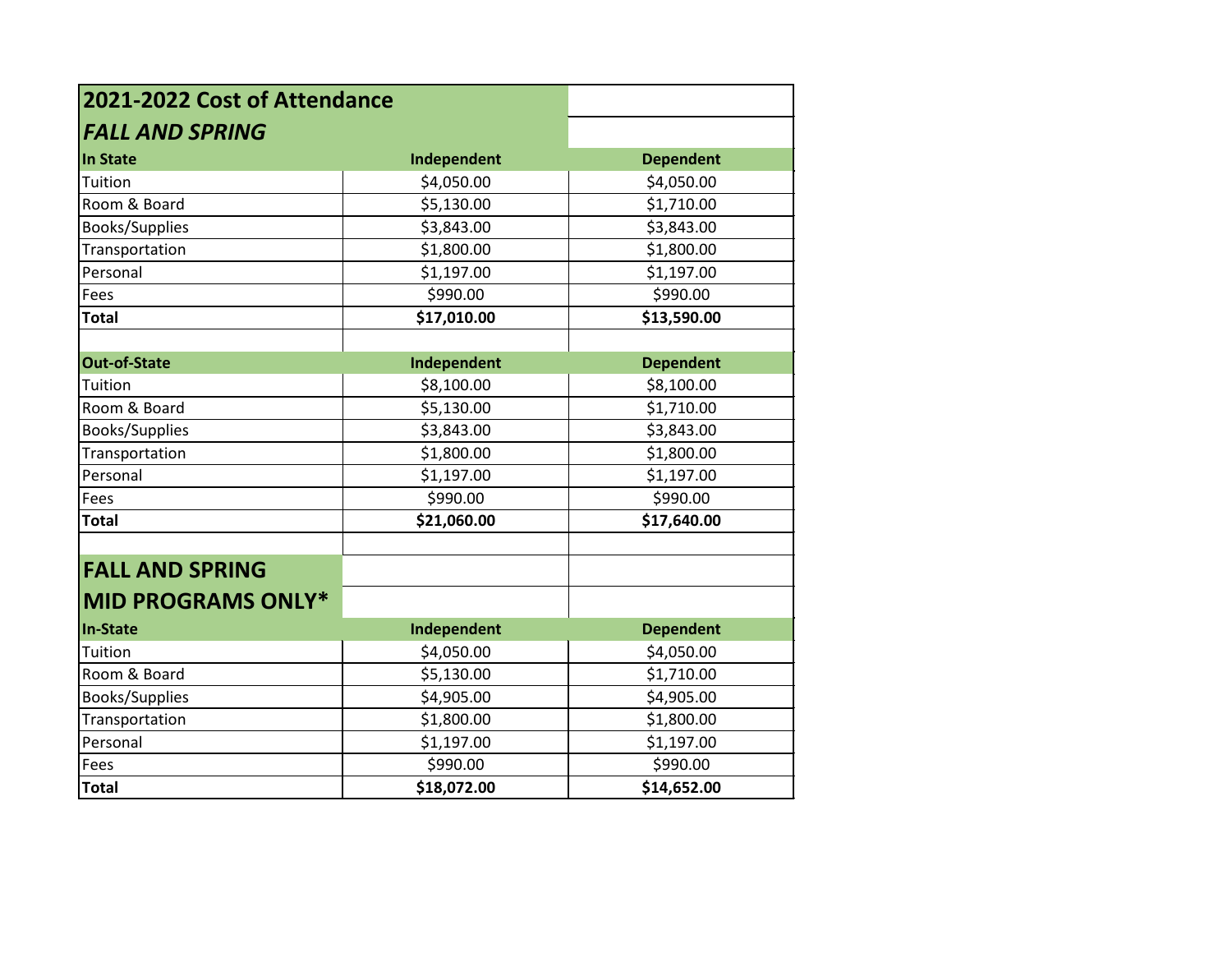| <b>Out-of-State</b>   | Independent | <b>Dependent</b> |
|-----------------------|-------------|------------------|
| Tuition               | \$8,100.00  | \$8,100.00       |
| Room & Board          | \$5,130.00  | \$1,710.00       |
| <b>Books/Supplies</b> | \$4,905.00  | \$4,905.00       |
| Transportation        | \$1,800.00  | \$1,800.00       |
| Personal              | \$1,197.00  | \$1,197.00       |
| Fees                  | \$990.00    | \$990.00         |
| <b>Total</b>          | \$22,122.00 | \$18,702.00      |
| <b>SPRING ONLY</b>    |             |                  |
| In-state              | Independent | <b>Dependent</b> |
| Tuition               | \$2,250.00  | \$2,250.00       |
| Room & Board          | \$2,850.00  | \$950.00         |
| Books/Supplies        | \$2,135.00  | \$2,135.00       |
| Transportation        | \$1,000.00  | \$1,000.00       |
| Personal              | \$665.00    | \$665.00         |
| Fees                  | \$550.00    | \$550.00         |
| <b>Total</b>          | \$9,450.00  | \$7,550.00       |
| <b>Out-of-State</b>   | Independent | <b>Dependent</b> |
| Tuition               | \$4,500.00  | \$4,500.00       |
| Room & Board          | \$2,850.00  | \$950.00         |
| Books/Supplies        | \$2,135.00  | \$2,135.00       |
| Transportation        | \$1,000.00  | \$1,000.00       |
| Personal              | \$665.00    | \$665.00         |
| Fees                  | \$550.00    | \$550.00         |
| <b>Total</b>          | \$11,700.00 | \$9,800.00       |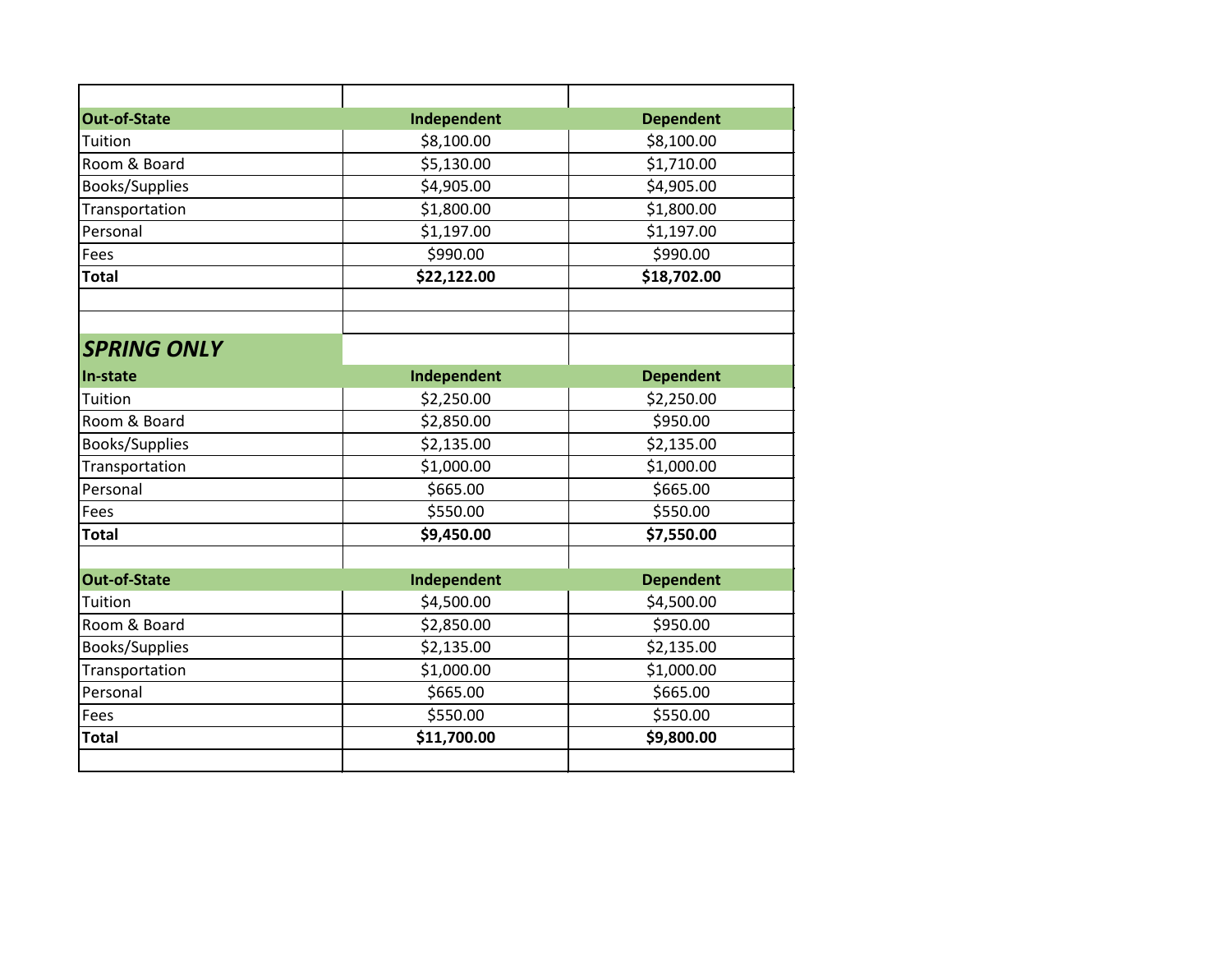| <b>SPRING ONLY</b>        |             |                  |
|---------------------------|-------------|------------------|
| <b>MID PROGRAMS ONLY*</b> |             |                  |
| In-state                  | Independent | <b>Dependent</b> |
| Tuition                   | \$2,250.00  | \$2,250.00       |
| Room & Board              | \$2,850.00  | \$950.00         |
| <b>Books/Supplies</b>     | \$2,725.00  | \$2,725.00       |
| Transportation            | \$1,000.00  | \$1,000.00       |
| Personal                  | \$665.00    | \$665.00         |
| Fees                      | \$550.00    | \$550.00         |
| <b>Total</b>              | \$10,040.00 | \$8,140.00       |
| <b>Out-of-State</b>       | Independent | <b>Dependent</b> |
| Tuition                   | \$4,500.00  | \$4,500.00       |
| Room & Board              | \$2,850.00  | \$950.00         |
| Books/Supplies            | \$2,725.00  | \$2,725.00       |
| Transportation            | \$1,000.00  | \$1,000.00       |
| Personal                  | \$665.00    | \$665.00         |
| Fees                      | \$550.00    | \$550.00         |
| <b>Total</b>              | \$12,290.00 | \$10,390.00      |
| <b>SUMMER ONLY</b>        |             |                  |
| <b>In-State</b>           | Independent | <b>Dependent</b> |
| Tuition                   | \$1,800.00  | \$1,800.00       |
| Room & Board              | \$2,280.00  | \$760.00         |
| <b>Books/Supplies</b>     | \$1,708.00  | \$1,708.00       |
| Transportation            | \$800.00    | \$800.00         |
| Personal                  | \$532.00    | \$532.00         |
| Fees                      | \$440.00    | \$440.00         |
| <b>Total</b>              | \$7,560.00  | \$6,040.00       |
| Out-of-State              | Independent | <b>Dependent</b> |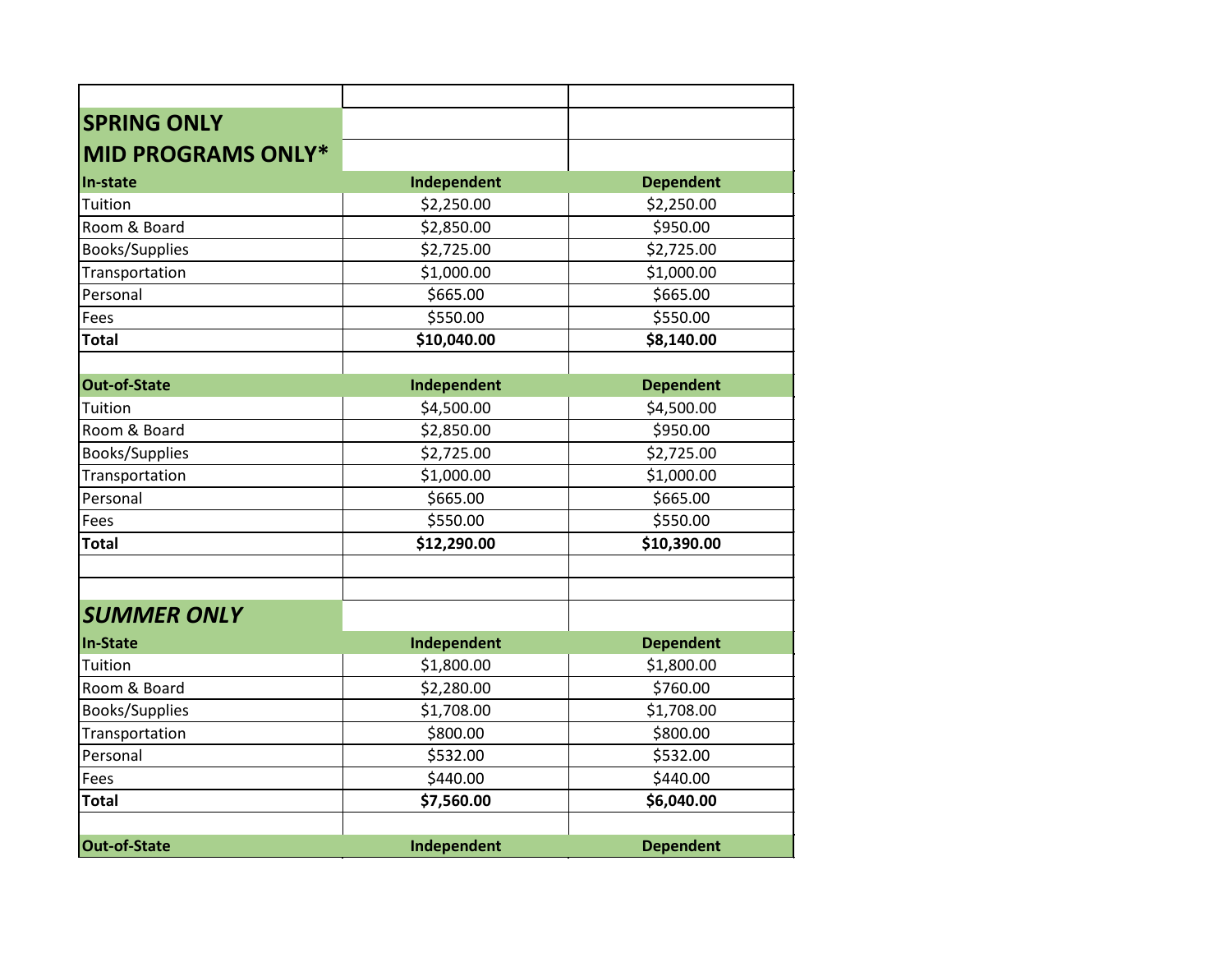| <b>Total</b>   | \$9,360.00 | \$7,840.00 |
|----------------|------------|------------|
| Fees           | \$440.00   | \$440.00   |
| Personal       | \$532.00   | \$532.00   |
| Transportation | \$800.00   | \$800.00   |
| Books/Supplies | \$1,708.00 | \$1,708.00 |
| Room & Board   | \$2,280.00 | \$760.00   |
| Tuition        | \$3,600.00 | \$3,600.00 |